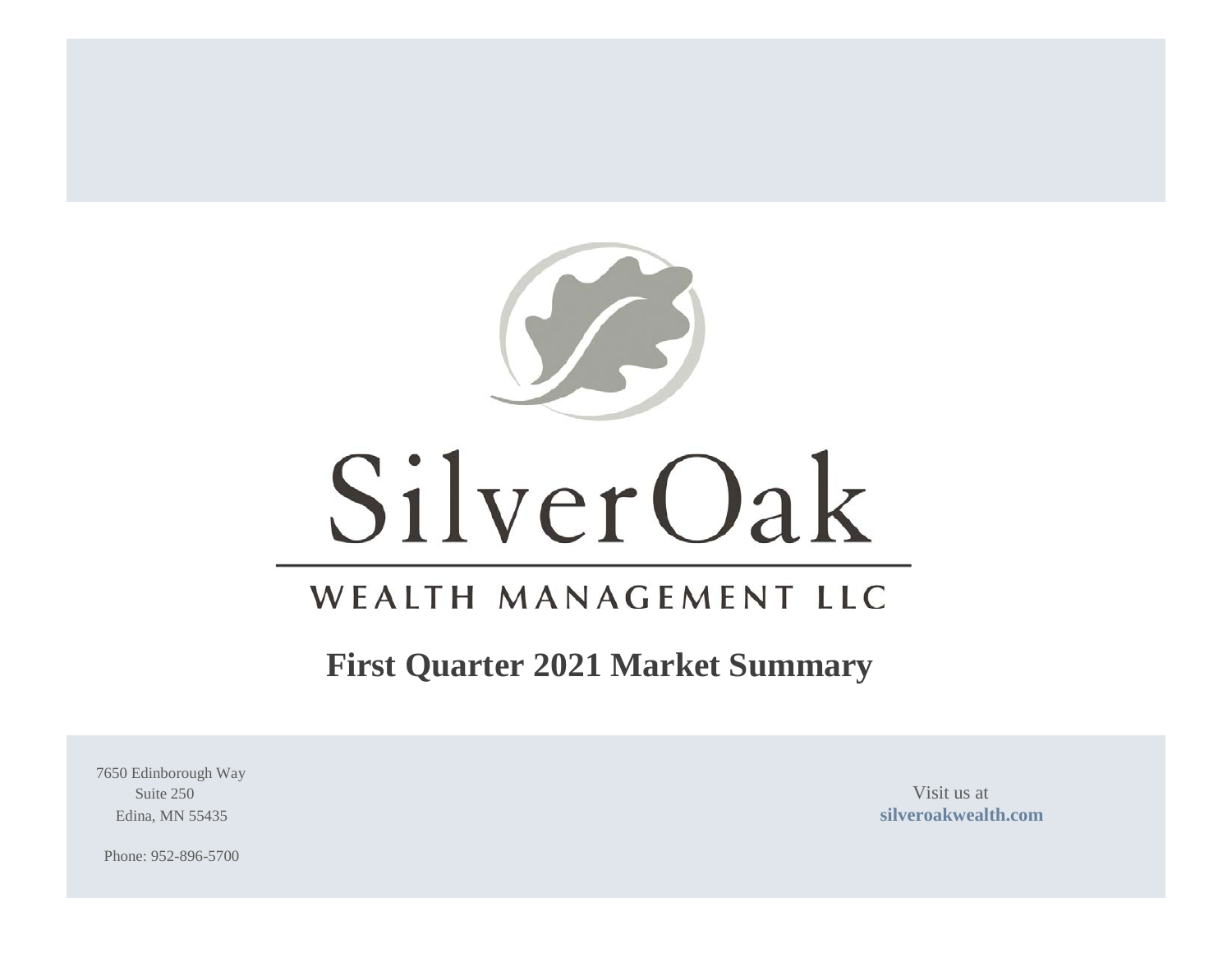# **First Quarter 2021 Market Summary**

From a big picture perspective, the first quarter of 2021 followed a somewhat expected path. The economy continued to show improvement with significant progress on the vaccine rollout, which has increased the general public's comfort-level of a greater reopening of businesses and social settings. Congress passed another trillion dollar stimulus bill, while a large infrastructure bill is in the works. Equity markets ebbed and flowed during the quarter but ended firmly positive. However, while the broad indices indicate a smooth experience, there was plenty of turbulence beneath the surface during the quarter.

There were significant rotations in the equity and fixed income markets, particularly since the beginning of February. Interest rates climbed higher due to increased growth and inflation expectations, which led to negative returns for many bonds. Higher rates also further accelerated the shift within equities that had started in November when there were multiple positive vaccine efficacy announcements. Since then, investors have been looking forward to stronger economic growth that could potentially occur with public reopenings, and thus have faded the "stay-at-home" trade, which tended to benefit growth stocks. In broad terms, growth stocks weakened during the quarter, while value or cyclically-oriented stocks outperformed. This can be showcased by the performance in the Russell 1000 Growth versus the Russell 1000 Value. From February 2nd through quarter end, the Russell 1000 Growth was down 0.45%, including a 10% drawdown, while the Russell 1000 Value was up 11.06%. Despite pockets of upheaval, the market breadth is strong with a majority of stocks in an upward trend, which generally indicates a healthy market.

U.S. large company stocks, represented by the S&P 500 Index, were up 6.2% during the quarter. All sectors in the S&P 500 were positive, with the Energy and Financial sectors leading the way, up 30.9% and 16.0% respectively. U.S. small company stocks, represented by the Russell 2000 Index, were up 12.7% during the quarter, but were up more than 20% at one point. The Russell 2000 Index has a higher weighting in cyclical sectors compared to the S&P 500, which helped fuel the outperformance as these companies tend to lead in economic rebounds. International stocks, represented by the MSCI ACWI ex US Index, were up 3.5% during the quarter. We have started to see some leadership changes with value outperforming growth and small caps outperforming large caps. The historical relationship between international stocks and U.S. equities is also cyclical. The U.S. equity markets have outperformed international markets for 13 years. Thus, it is reasonable to expect a similar rotation in the future.

The Bloomberg Barclays U.S. Aggregate Bond Index, which represents a broad basket of bonds, was down 3.4% during the quarter as rising interest rates depressed bond prices. High yield and parts of the securitized market were among the few areas of positive returns. Treasuries, especially long-dated maturities, saw larger losses. The Fed has forecasted they are far from raising interest rates as they focus on full employment. Over the next few months, inflation is expected to increase, as the depressed prices at the beginning of 2020 create easy year-overyear growth comparisons. However, inflation data is expected to moderate later in the year. The significant amount of fiscal and monetary stimulus has caused angst in financial media outlets regarding inflation. It is natural to contemplate the destructive power of inflation; however, a permanent regime shift to a high inflationary environment is far from our current reality and will still be challenged by many deflationary forces.

#### **Broad Market Index Returns First Quarter 2021**



Valuations in many asset classes remain elevated, as they are pricing in much of the expected future growth. However, the economic landscape is increasingly supportive. Recent economic activity data in the pandemicaffected services sector has increased significantly from its lows, including restaurant dining, hotel occupancy, and airline traffic. Retailers have been beating earnings expectations in recent weeks as stimulus is fueling spending. The increase in demand has led to many supply chain bottlenecks as the quick rebound was not forecasted by many companies, which has added to inflation concerns.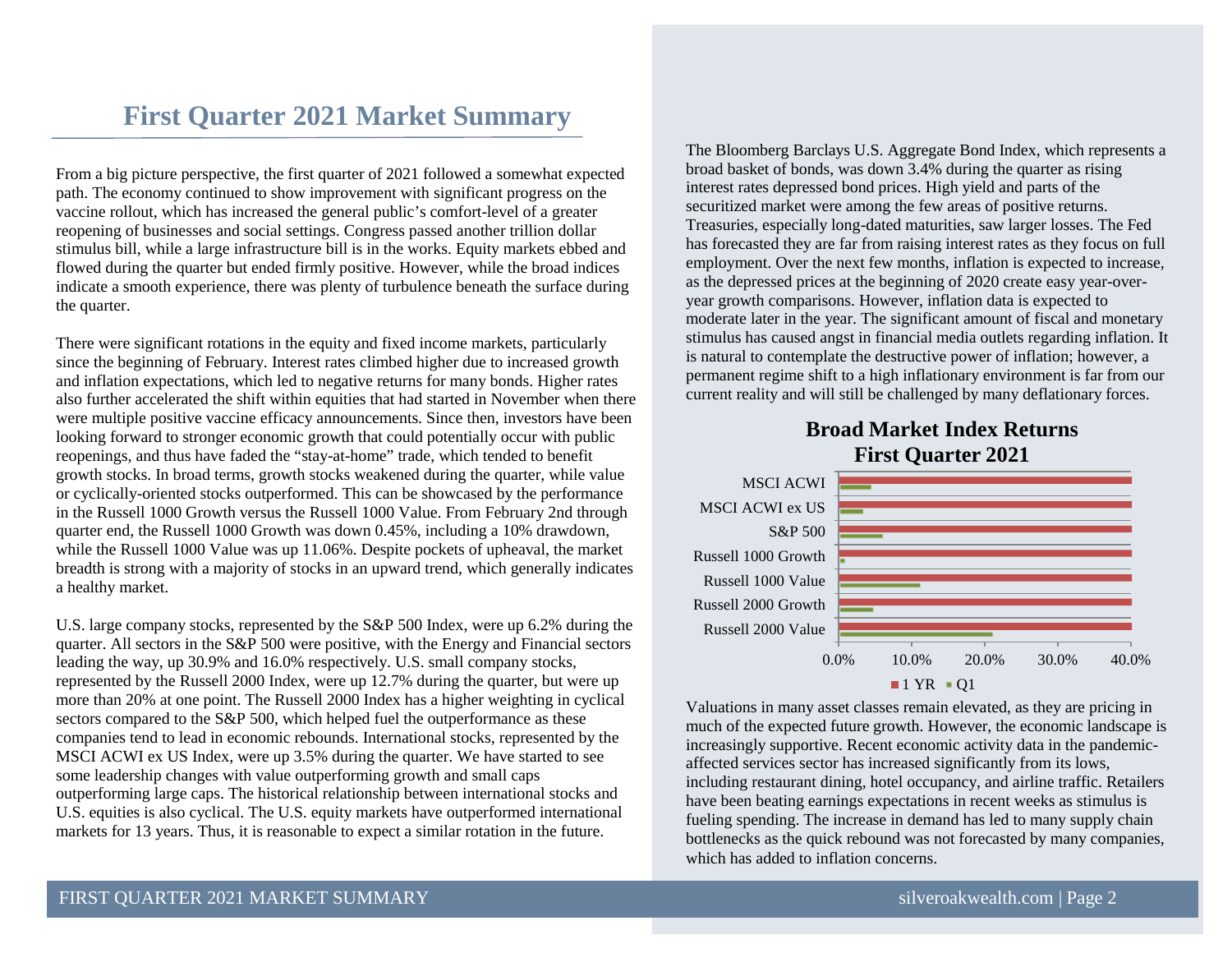The market is currently trying to weigh positives such as high expected earnings against incremental increases in inflation and interest rates and the potential for higher corporate taxes on the horizon.

This quarter was likely a challenging time to keep behavioral biases from revealing themselves, as the headlines ping-ponged between stories of exuberant speculation to fear of impending doom caused by the extrapolation of changes in short-term risks. With such a wide range of volatile opinions, each with their own agenda, it can be a test to maintain level-headedness. Everyone knows that "trees don't grow to the sky" but that doesn't stop some investors from believing. Likewise, fears are continually replaced. People have quickly pivoted from worries of a pandemic induced recession to concerns of speculation and bubbles and then on to permanently rising inflation.

As always, it is important to focus on big picture goals and the process rather than shortterm happenings. Steve Jobs was quoted saying "You can't connect the dots looking forward; you can only connect them looking backwards. So you have to trust that the dots will somehow connect in your future". The process cannot be sped up, no matter how attractive the proposition might seem. Exciting deals and opportunities can certainly capture the imagination. But trying to reach end goals earlier with shortcuts or the next "sure thing" can lead to less effective results. A long-term plan based on time tested strategies, including rebalancing to a strategic asset allocation, is not the most riveting narrative; however, it is often the most effective. To achieve goals, it is imperative to trust the process.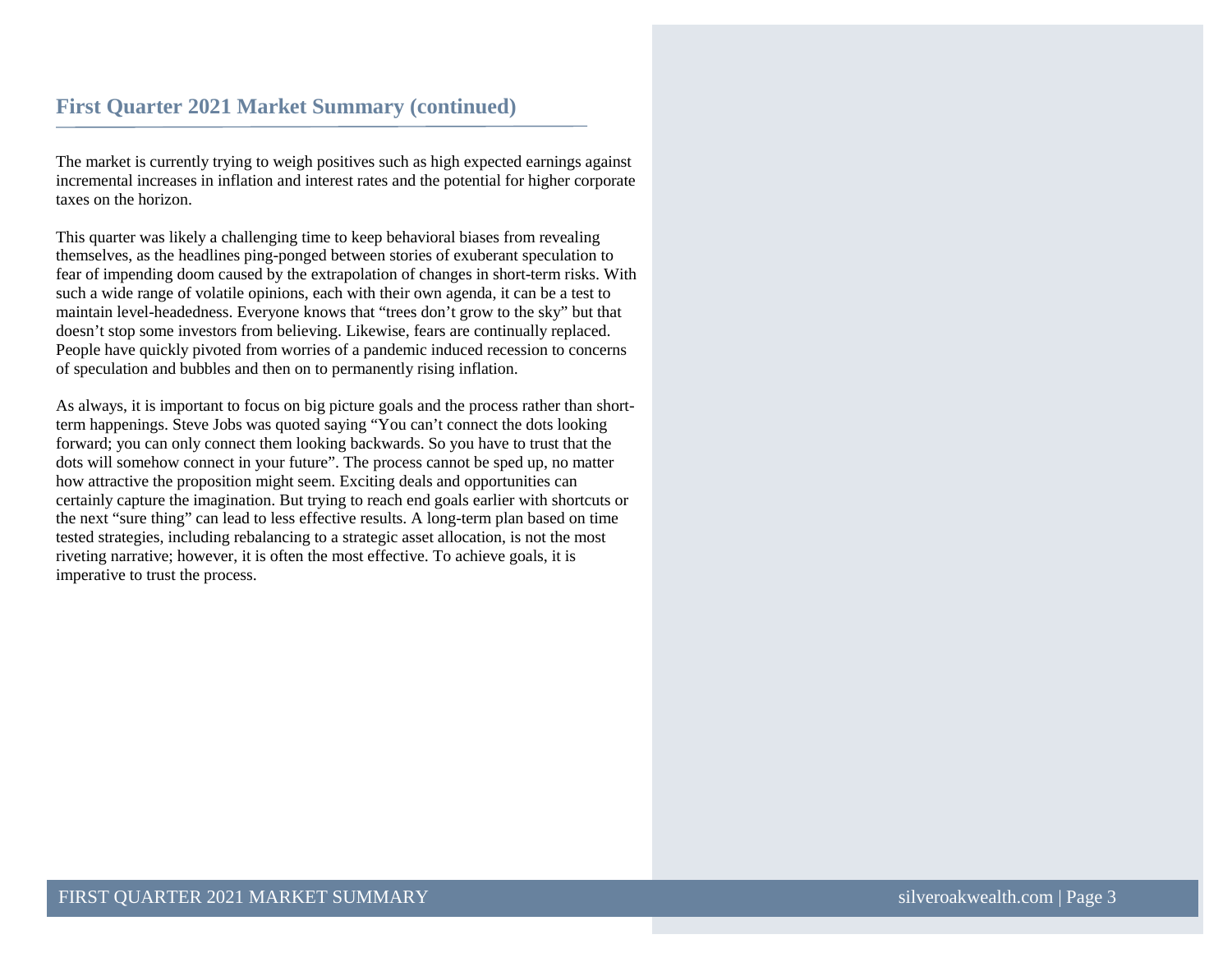#### **MACROECONOMICS**

- The Bureau of Economic Analysis released the advanced estimate of first quarter 2021 real GDP, an annual rate increase of 6.4% from the preceding quarter. The increase in GDP was due to strong growth of personal consumption expenditures and government spending.
- GDP in 2021 is expected to continue to expand due to the vaccine rollout as the year progresses, economic restrictions are lifted and the influx of fiscal stimulus payments.
- The ISM Manufacturing Index accelerated higher during the quarter, finishing at 64.7 versus 60.7 in December. Typically, when the ISM Index is above 55 it is bullish and when it is below 45 it is bearish. The ISM Non-Manufacturing Index improved during the quarter and finished at 63.7 in March.
- In March, the Conference Board Leading Economic Index increased 1.3% month-overmonth to 111.6. The index, which is a composite of leading employment, housing, manufacturing, and market indicators, has increased since April 2020 after falling significantly from January 2020 highs.
- The price of WTI Crude Oil was \$59.19 at the end of March, which is 22.4% higher than \$48.35 at the end of December. The price of Brent Crude Oil ended the quarter at \$63.52, which is 24.0% higher than at the end of December. Many other commodities saw higher prices in the quarter as well.
- Inflation has increased over the past few months as the data reflects the weak prices from early 2020. Long-term inflation remains below the Fed's target. In March, headline CPI increased 2.6% year-over-year. Core CPI, which does not include food and energy, had a 1.6% increase.

#### **CONFIDENCE METRICS**

- Consumer confidence has shown improvement with the vaccine rollout and the reopening of parts of the economy.
- The University of Michigan Consumer Sentiment Index final reading for March was 84.9, which is higher than 80.7 in December.
- The Conference Board's Consumer Confidence Index March reading was 109.0, up meaningfully from 87.1 in December.



#### **University of Michigan Consumer Sentiment Index as of 3/30/21**

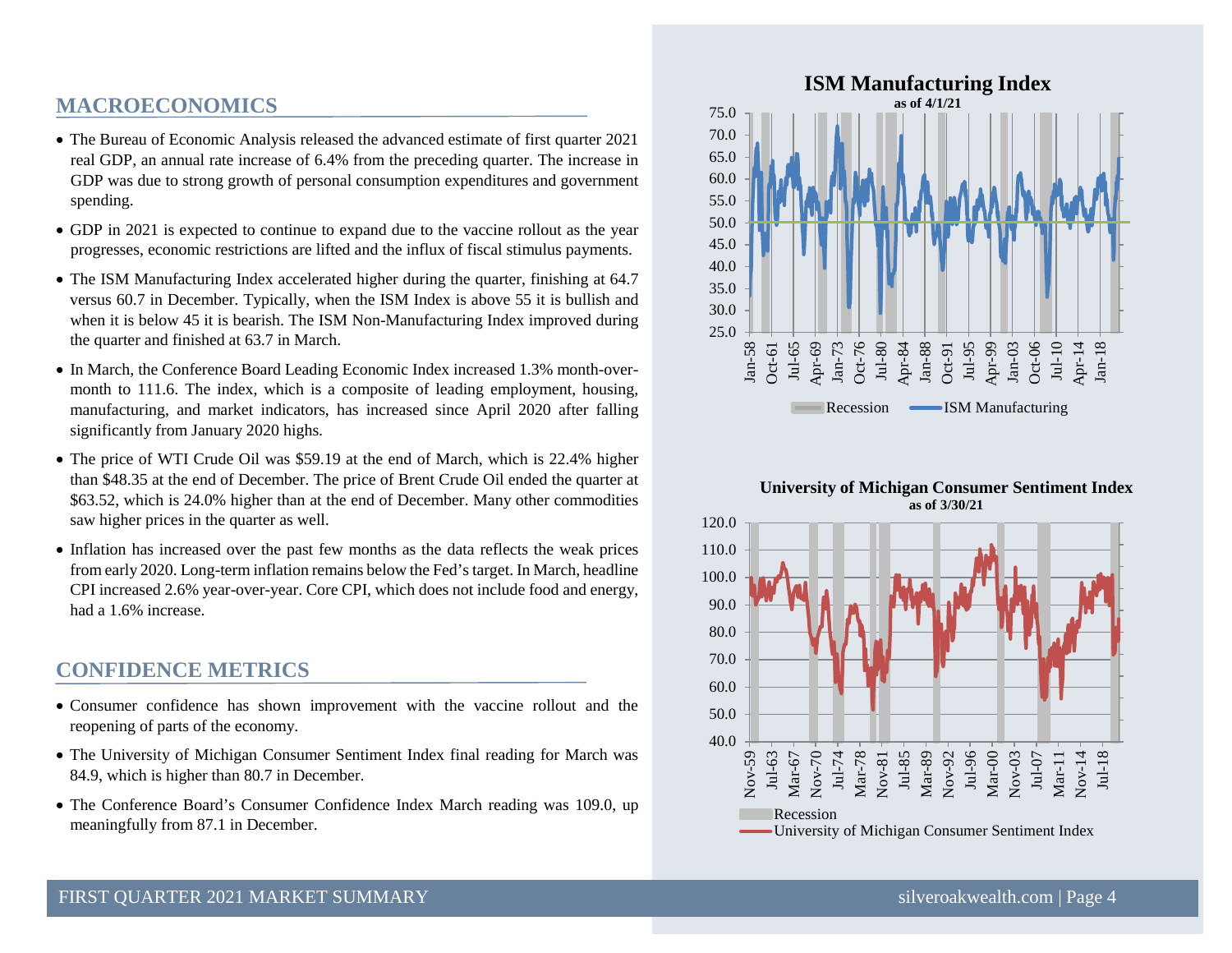#### **HOUSING**

- The housing sector has been very strong over the past year with pent-up demand fueled by low interest rates and low inventory levels. Low mortgage rates should continue to support the sector.
- Preliminary existing home sales decreased slightly in the quarter, with a monthly average annualized rate of 6.30 million units, down from 6.66 million units in the fourth quarter. Unsold home supply remains at historic low levels.
- The preliminary existing home sale prices for the quarter were 16.3% higher than the levels of one year ago. Prices have been trending up since the beginning of 2012 and are currently at all-time highs, as constrained supply has boosted prices.
- New home sales were up significantly during the quarter on a year-over-year basis. Median new home prices were also higher during the quarter on a year-over-year basis.
- S&P Case-Shiller 20-City Home Price Index (seasonally adjusted) showed home prices rose over 11.9% year-over-year in February. Of the locations in the Index, home prices in many major cities in western states have risen the most over the past five years, while many major cities in eastern states have seen weaker growth. Housing trends will continue to shift as workforces become more mobile and millennials start buying homes.
- Housing starts continued their rebound. The March reading was the strongest since 2006. Housing development will have to continue to meet the enormous demand.

#### **EMPLOYMENT**

- The labor market has seen mixed data. While some jobs have come back in some areas, many temporary layoffs have turned into permanent losses. The unemployment rate continues to decline; however, there are still many people outside of the labor market that are not being counted. Nevertheless, employment trends continue to be positive.
- During the quarter, nonfarm payrolls averaged 539,000 jobs added per month.
- The unemployment rate decreased during the quarter to 6.0% in March from 6.7% in December.
- Initial Jobless Claims have been declining but remain at very high levels. Many of the jobless claims are in the restaurant, leisure, retail and education sectors.



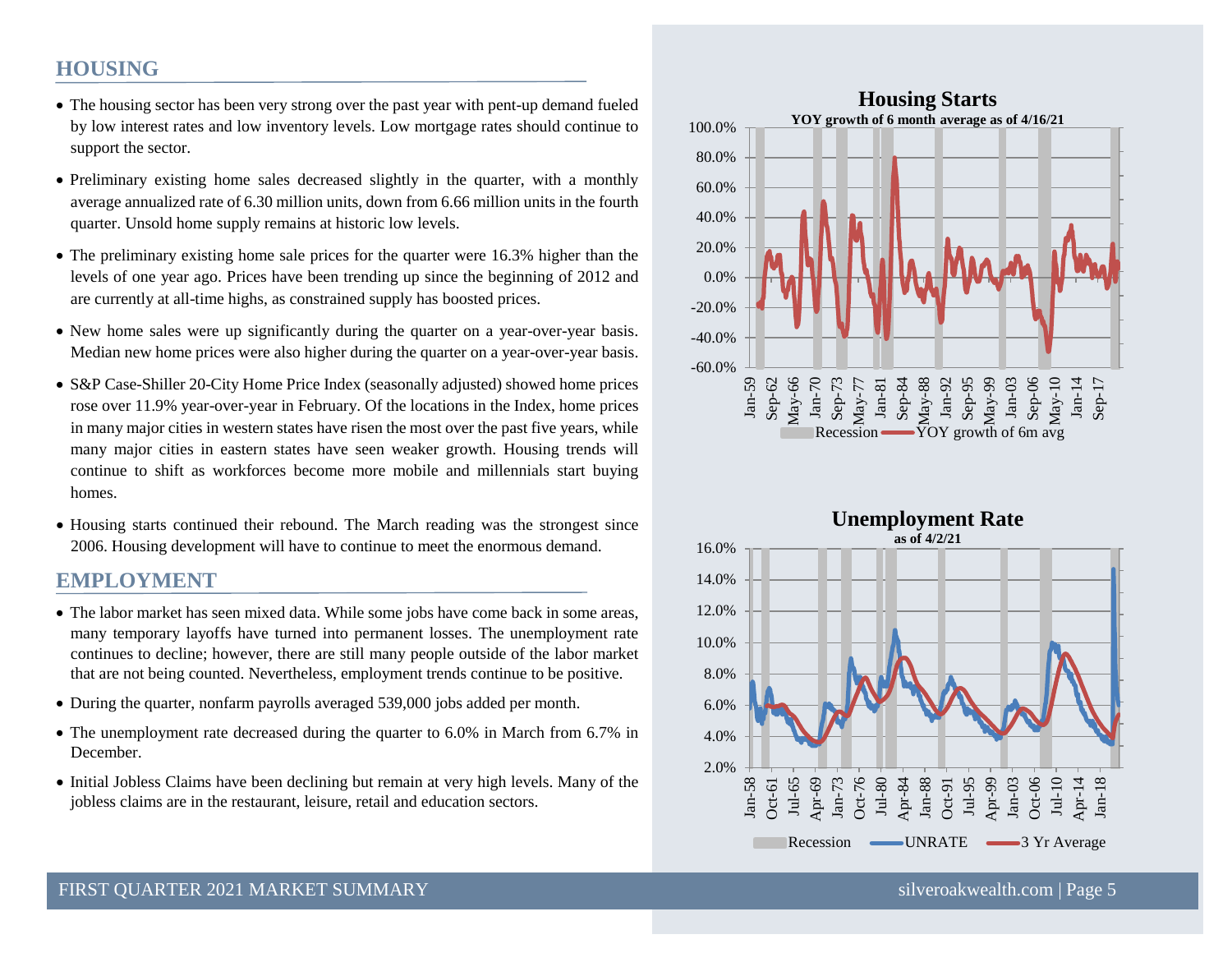#### **FED POLICY**

- The Federal Open Market Committee (FOMC) kept the federal funds rate at a target range of 0.00% - 0.25% in March. The Fed will keep the fed funds rate low for an extended period of time.
- The Fed will continue with their asset purchases "until substantial further progress has been made toward the Committee's maximum employment and price stability goals". This guidance indicates that the Fed will remain accommodative for years before they increase interest rates.

#### **FIXED INCOME**

- During the first quarter, U.S. Treasury yields increased significantly across the intermediate and long-term parts of the curve as positive economic data has been released, rising concerns of inflation and technical factors.
- Short-term interest rates are controlled or heavily influenced by central banks, whereas long term interest rates are controlled by market forces and economic growth.











FIRST OUARTER 2021 MARKET SUMMARY [silveroakwealth.com](http://www.silveroakwealth.com/silveroakwealth.aspx) | Page 6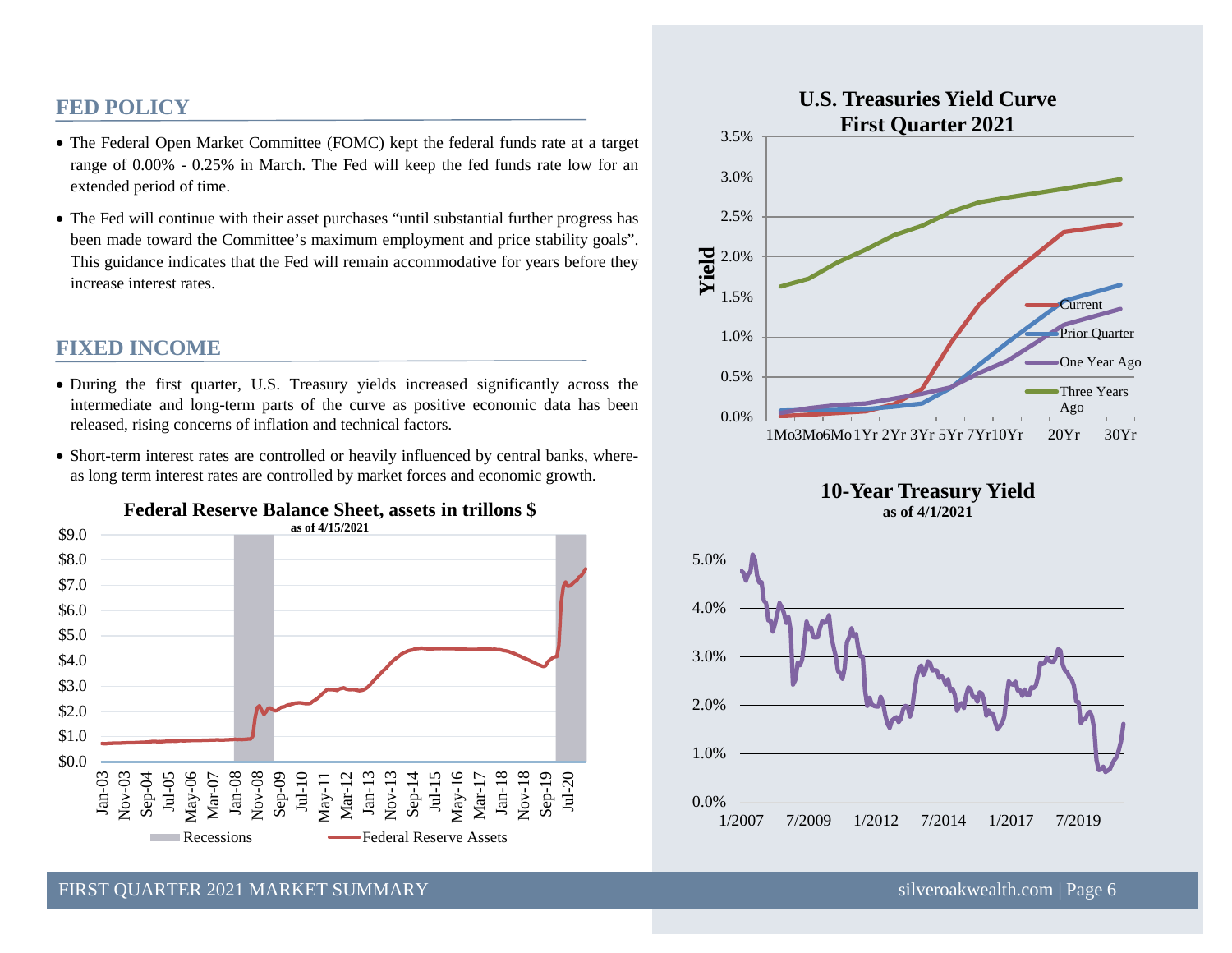## **FIXED INCOME (continued)**

- During the quarter, the Bloomberg Barclays U.S. Aggregate was down 3.37%, as the increase in interest rates caused negative returns. Sectors that are less influenced by interest rate risk, such as high yield, ABS, and floating rate bonds saw positive returns during the quarter as credit spreads tightened.
- Municipals performed better on a relative basis versus taxable bonds, due to high demand, low supply, federal support of municipalities and attractive tax-equivalent yield.
- Emerging market debt is one of the few sectors in which the yield is above 4% and valuations are near long-term averages.
- Fixed income will likely see lower returns in 2021 than in prior years as interest rates have risen from very low levels causing bond price declines. There is still more room for credit spread compression in certain areas of the bond market; however, sector and issue selection will play a bigger role in return differentials.



#### **Credit Spreads - High Yield as of 4/1/2021**

# **Fixed Income Returns First Quarter 2021**



-25.0%-15.0% -5.0% 5.0% 15.0% 25.0%

1 YR Return 10 Return

**Fixed Income Yields**



#### FIRST OUARTER 2021 MARKET SUMMARY [silveroakwealth.com](http://www.silveroakwealth.com/silveroakwealth.aspx) | Page 7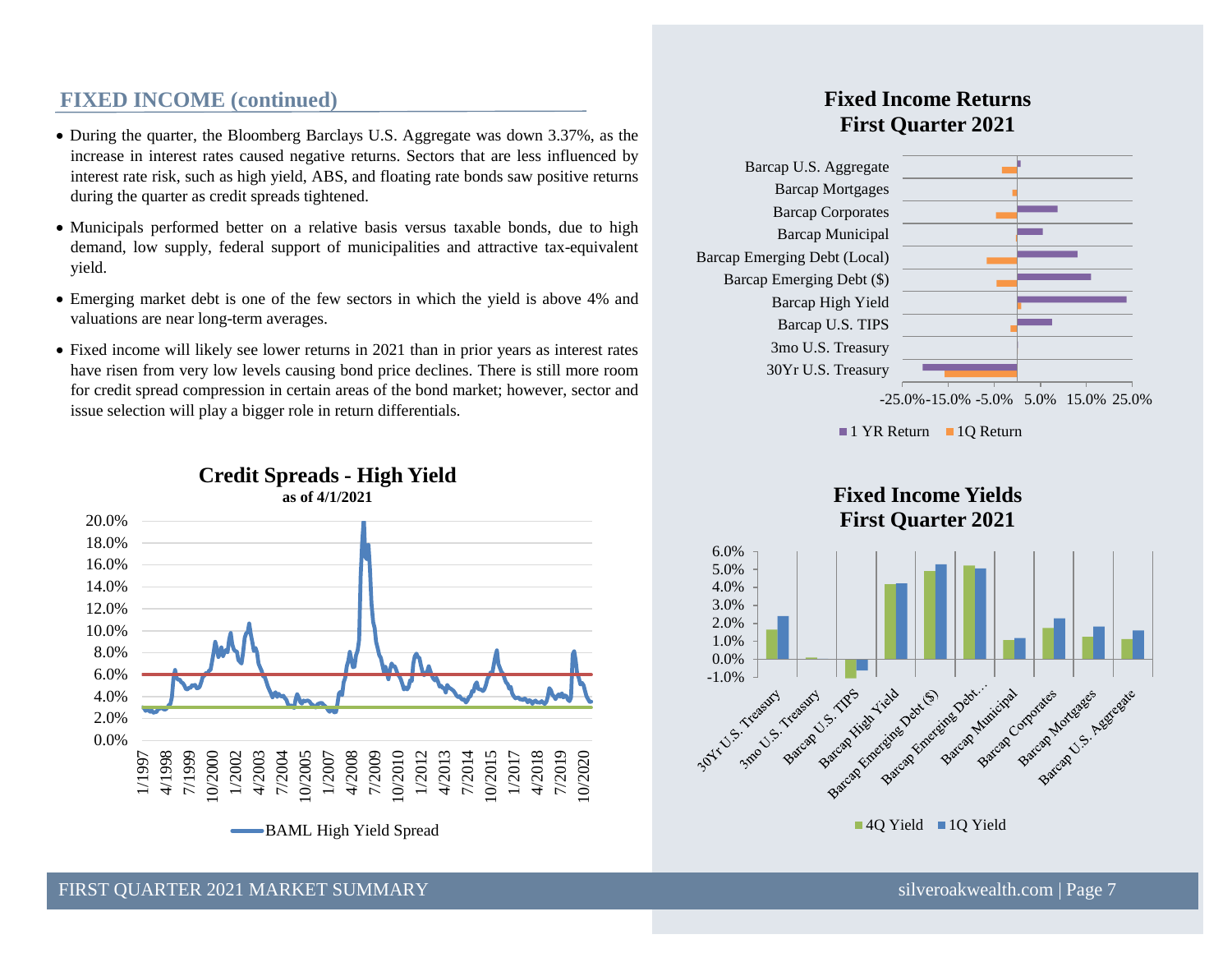# **EQUITIES**

- Equity markets had a very strong quarter as there is higher visibility in the economic rebound. There are many positives that are supporting the markets, including more fiscal stimulus coming, accommodative monetary policy, healthy consumer balance sheets and resilient consumer and business spending.
- The equity market continued its rotation that started in late 2020, with value and small caps outperforming relative to growth and large caps. Typically, value and small caps are more cyclical and thus have benefitted as investors focus on the reopening of the economy.
- Interest rates rose, which hurt high growth companies as their future cash flows are discounted at the higher rates. However, the cyclical rotation has expanded the market's breadth, which is healthy.
- Fiscal and monetary policy will likely continue to be drivers of asset returns in 2021. In addition, the headwinds from the pandemic will transition, in an unpredictable fashion, to the tailwinds of a vaccine roll-out.

## **U.S. Value vs. Growth Relative Equity Performance (as of 3/31/21)**



#### **Equity & Fixed Income Market Annual Returns (as of 3/31/2021)**





FIRST OUARTER 2021 MARKET SUMMARY SILVERSET SUMMARY SILVERSET SUMMARY SILVERSET OUARTER 2021 MARKET SUMMARY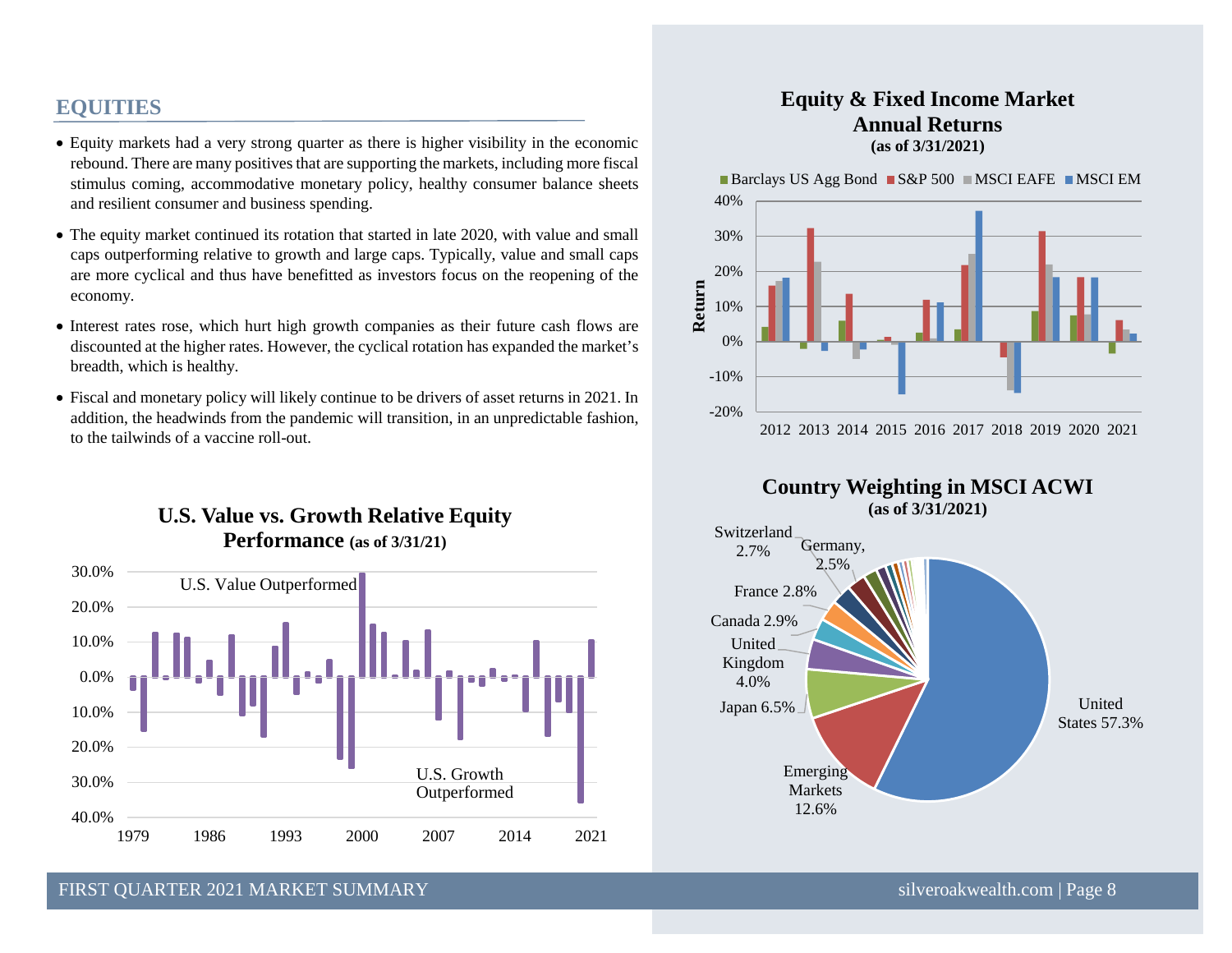#### **DOMESTIC EQUITIES**

- The Russell 1000 Index, comprised of large and mid-capitalization stocks, posted a total return of 5.9% during the first quarter. All sectors were up during the quarter led by Energy and Financials. On a year-over-year basis, the Russell 1000 Index has increased 60.6%.
- Small capitalization stocks, as represented by the Russell 2000 Index, increased 12.7% during the first quarter. On a year-over-year basis, the index has increased 94.9%. Historically, small caps have led coming out of recessions.
- Commodity related equities had strong returns during the quarter with rising commodity prices.
- Earnings expectations continue to be revised higher. A headwind on the horizon is the likelihood of higher corporate taxes.
- Broad market valuations based on P/E have risen to highs last seen in the late 1990s, as markets have rebounded despite falling earnings. However, valuations across sectors and market caps are not uniform. Over the short-term, valuations tend to have little influence on returns, but over longer periods they tend to be more correlated.



| <b>First Quarter 2021 Returns</b> |       |       |          |
|-----------------------------------|-------|-------|----------|
|                                   | Value | Core  | Growth   |
| <b>Mega Cap</b>                   |       | 6.4%  |          |
| Large Cap                         | 11.3% | 5.9%  | $0.9\%$  |
| Mid Cap                           | 13.1% | 8.1%  | $-0.6\%$ |
| <b>Small Cap</b>                  | 21.2% | 12.7% | 4.9%     |
| <b>Micro Cap</b>                  | 29.4% | 23.9% | 16.9%    |

#### **U.S. Equity Market Returns by Major Sector (Securities in S&P 500, First Quarter 2021)**



FIRST OUARTER 2021 MARKET SUMMARY [silveroakwealth.com](http://www.silveroakwealth.com/silveroakwealth.aspx) | Page 9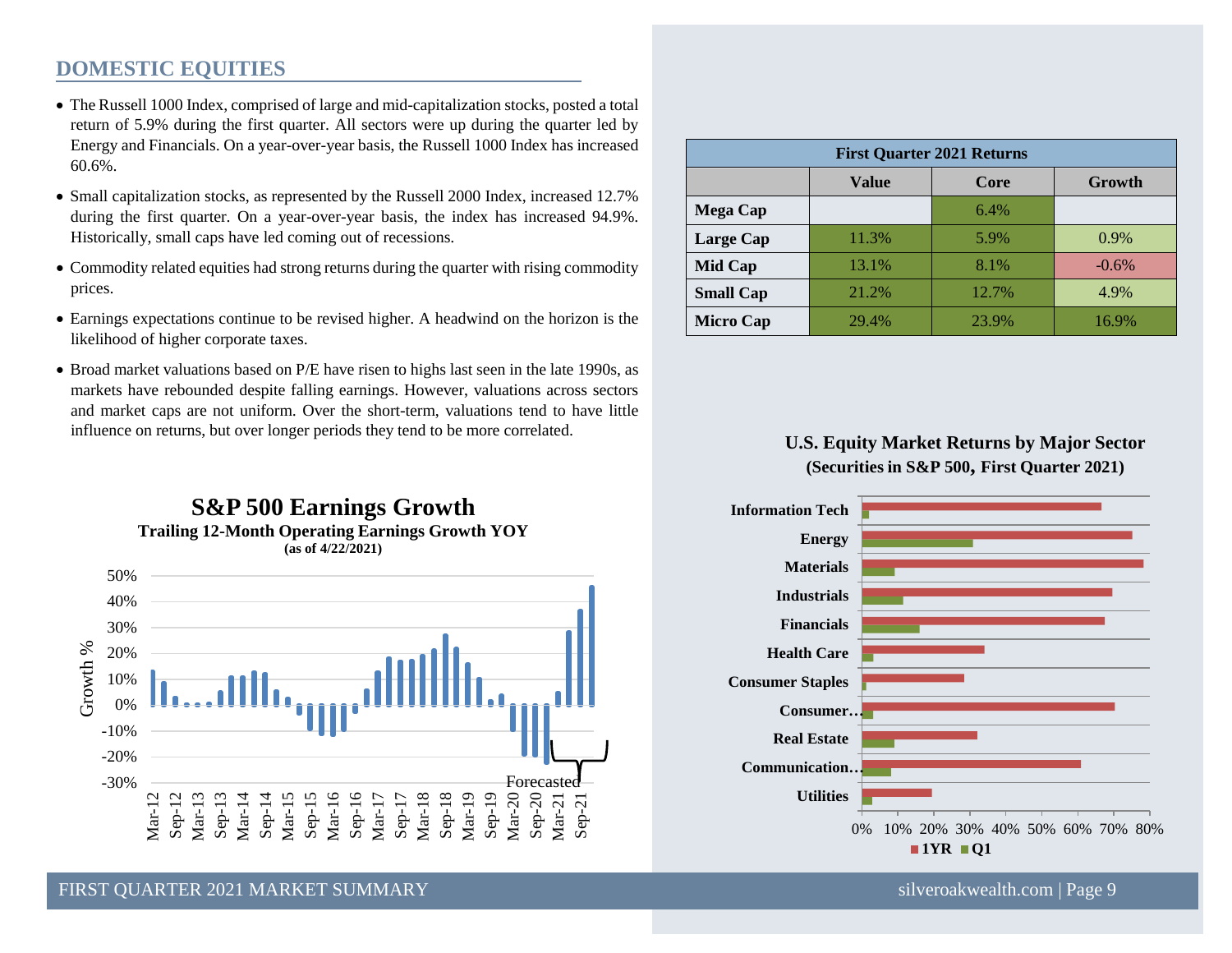### **INTERNATIONAL EQUITIES**

- Developed international stocks, as represented by the MSCI EAFE, were up 3.5% during the quarter. On a year-over-year basis, the EAFE is up 44.6%, performing worse than U.S. domestic equities.
- Emerging market stocks underperformed developed markets during the first quarter as the MSCI Emerging Markets Index rose 2.3%. On a year-over-year basis, emerging market stocks performed better than developed markets with a return of 58.4%.
- Global monetary policy remains highly accommodative and most major countries will likely see economic recovery later this year despite recent lockdowns due to rising COVID cases.
- The past few years have seen the rise of populism and de-globalization pressures. Going forward, global asset diversification may provide more benefit than it has over the previous decade. International equities may experience tailwinds as the global economy rebounds due to a weaker U.S. dollar and a higher weighting in cyclical companies than the U.S.



S&P 500 TR vs. MSCI EAFE NR

#### FIRST OUARTER 2021 MARKET SUMMARY SILVERSET SUMMARY SILVERSET SUMMARY SILVERSET OUARTER 2021 MARKET SUMMARY

# **Non-U.S. Equity Market Returns First Quarter 2021**







#### **U.S. vs. International Equity Performance (as of 3/31/21)**